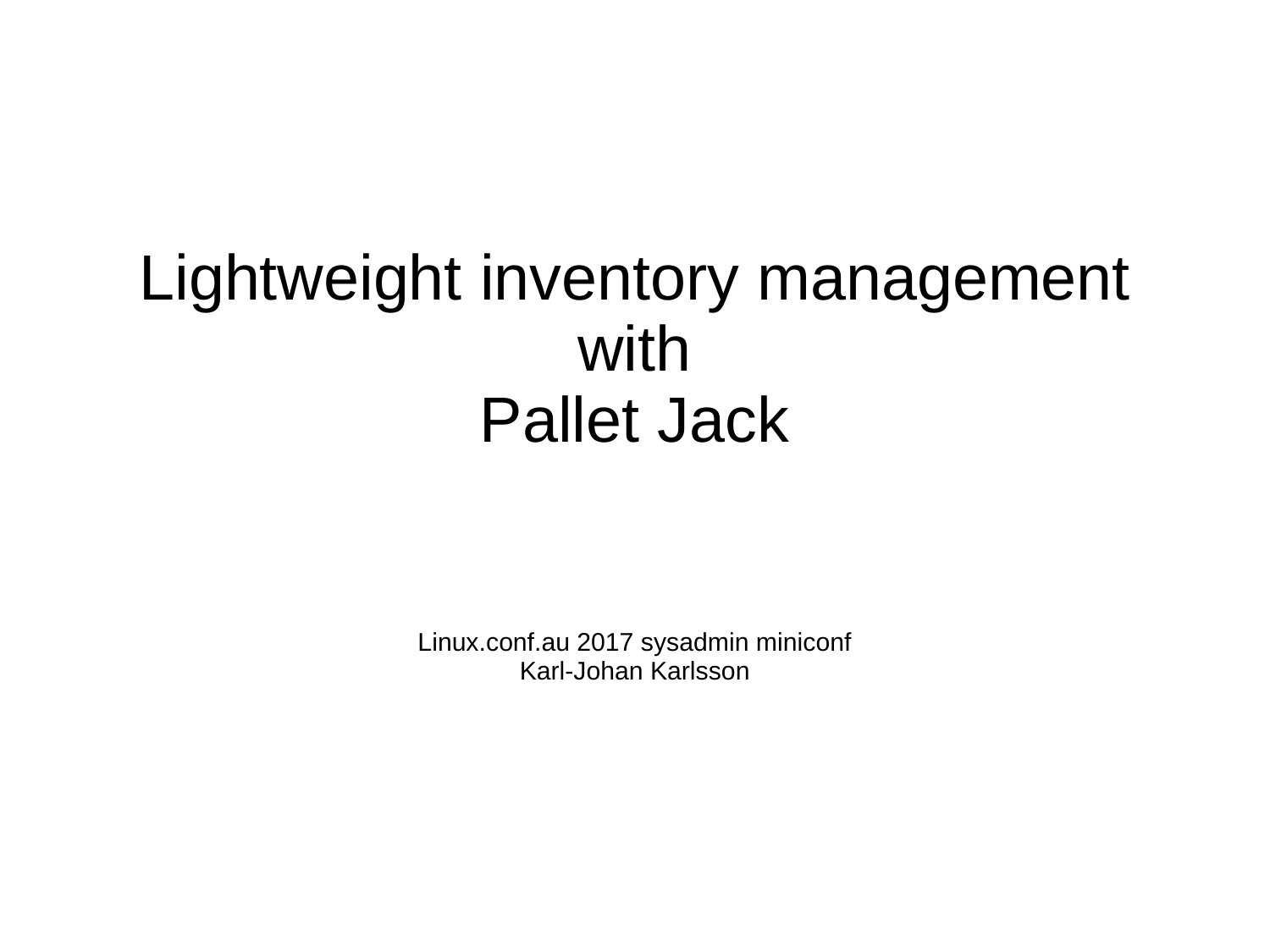## Problem statement

- Inventory management for system administrators
- Store system information
	- IP addresses, locations, serial numbers, …
- Generate service configuration
	- DHCP, DNS, configuration management, …
- Search for static information
	- Location, service contracts, ...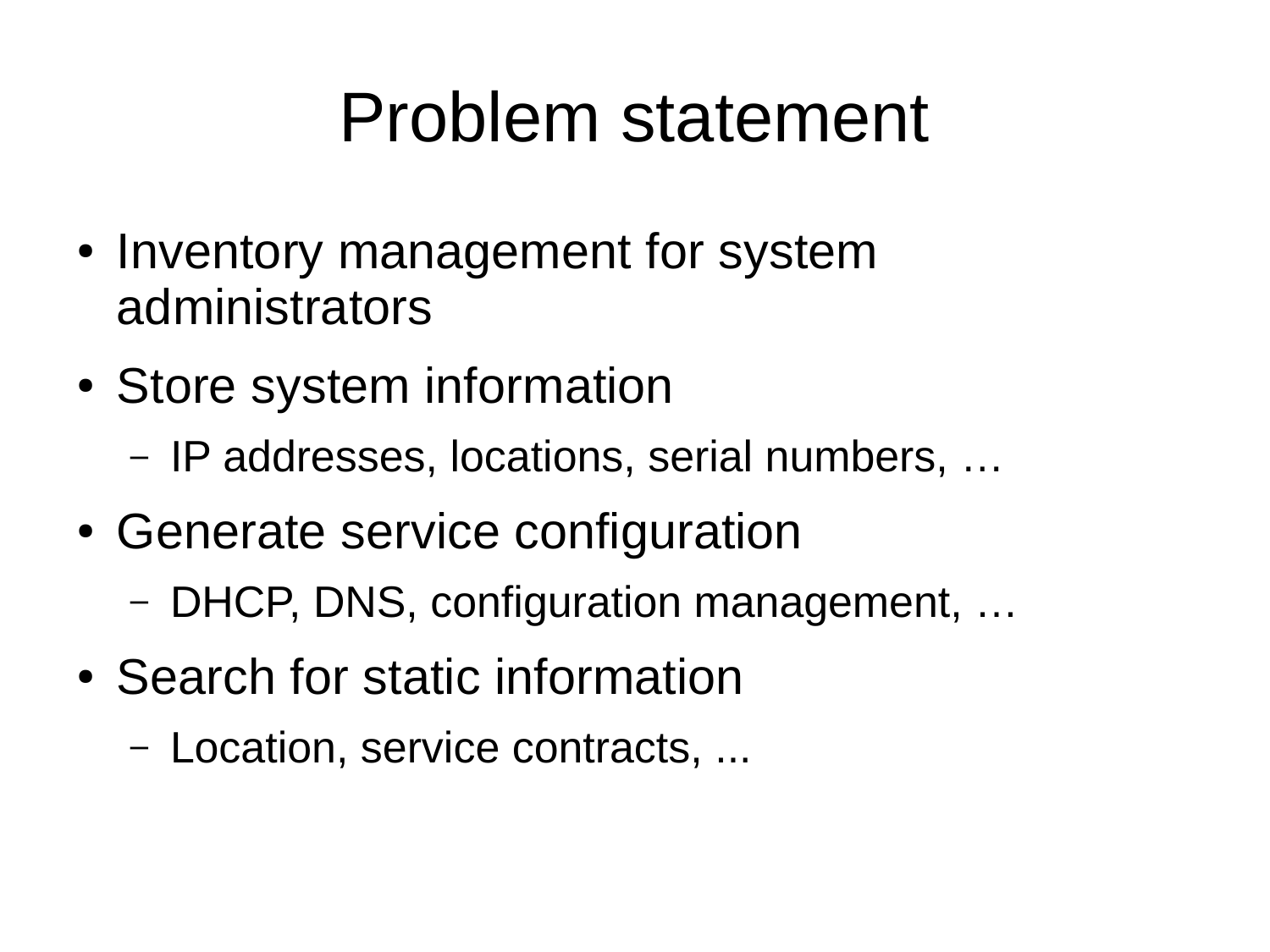## Goals

- Single source of truth for system administration
- Version controlled together with configuration management
- Easily interoperable
- Reasonably scaleable
- Decomposable database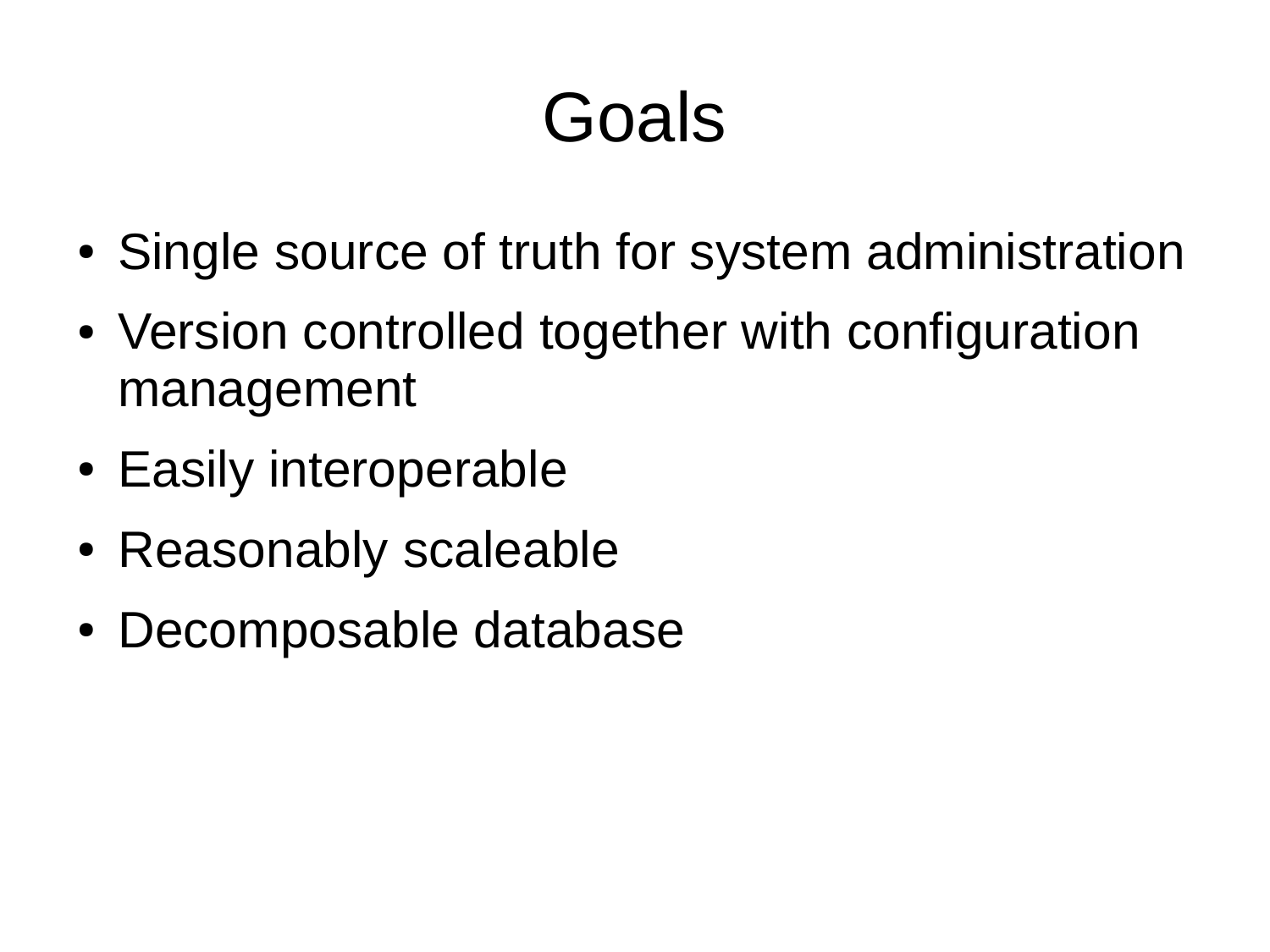## Data store

- "Warehouse" with "pallets" (objects)
- Objects are directories
- Keys and values stored in YAML files
- Inheritance by symlinks and directory hierarchy

```
system
   testvm
      - architecture.yaml
      - domain -> ../../domain/example.com/
    │ ├── machine -> ../../machine/testvm/
       │ ├── netinstall -> ../../netinstall/CentOS-7.2.1511-x86_64/Kickstart_vda/
    │ └── role.yaml
                           system: 
                              role:
                                   - kvm-server
                                   - ssh-server
```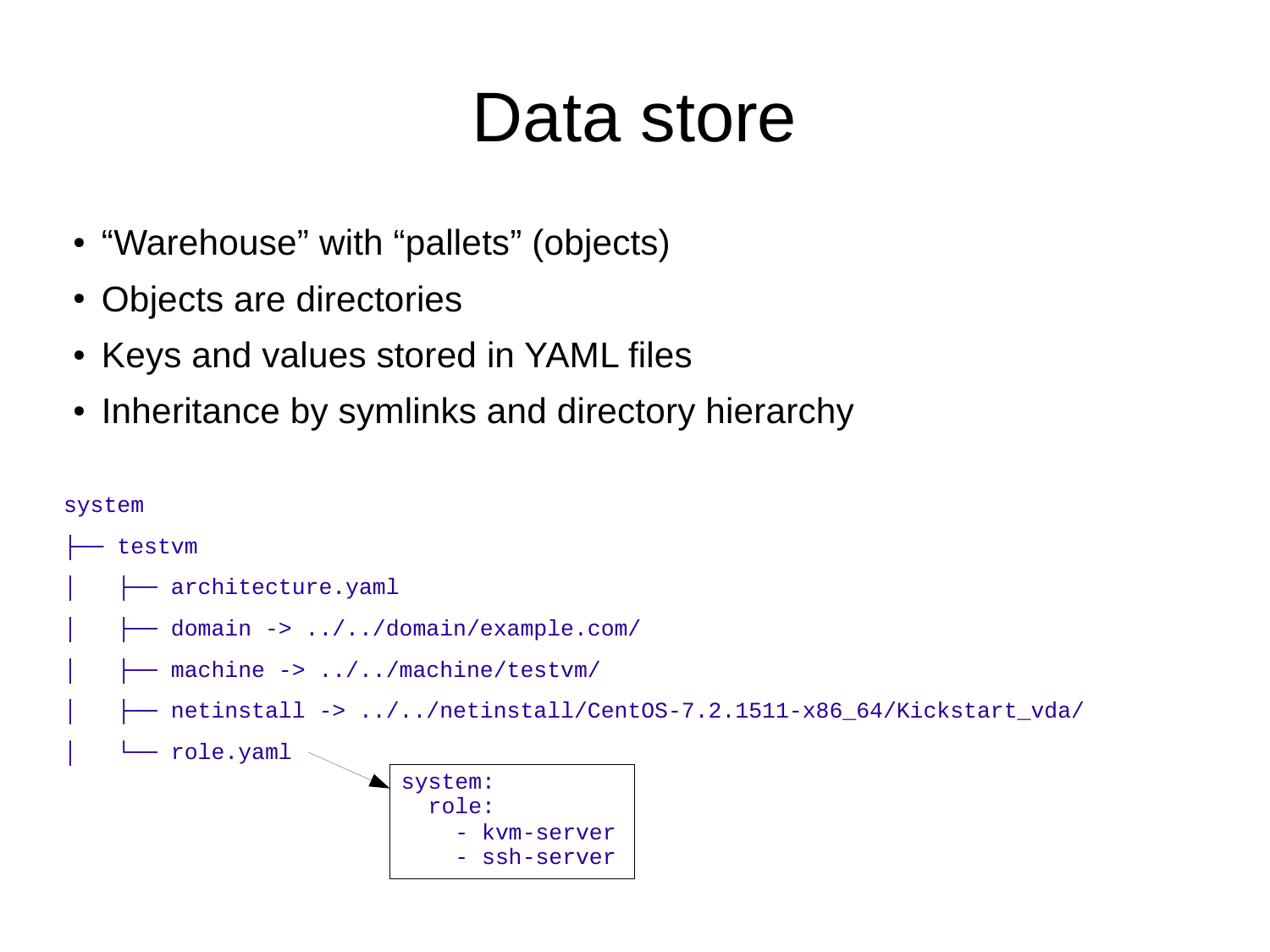## Transformations

- Synthesize new values from existing information
- Value substitution and regular expressions

- net.dns.fqdn:
	- synthesize: "#[net.dns.name].#[net.dns.domain]"
- host.pxelinux.kernel:
	- synthesize: "/boot/#[system.os]/vmlinuz"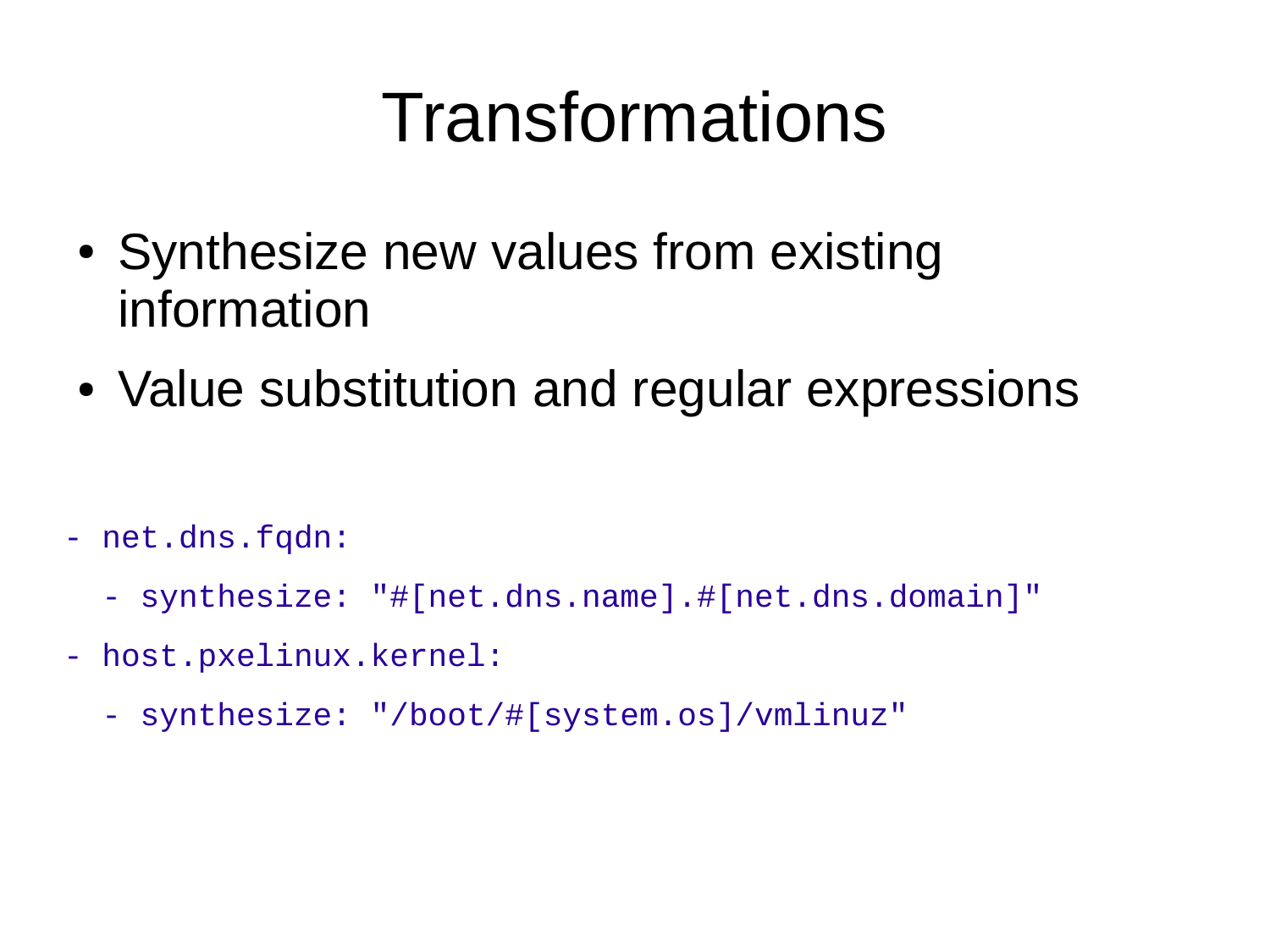### Database tools

- **create\_system** --warehouse examples/warehouse/ --system **vmhost1** --domain example.com --os CentOS-7.2.1511-x86\_64
- **dump\_pallet** --position --warehouse examples/warehouse/ --type system **vmhost1**

```
➔ [...]
  system:
      os: CentOS-7.2.1511-x86_64  # transforms.yaml
                                                                    # (line 175, column 15)
      role:
      - kvm-server  # system/vmhost1/role.yaml (line 3, column 4)
      - ssh-server  # system/vmhost1/role.yaml (line 4, column 0)
      architecture: x86_64  # system/vmhost1/architecture.yaml
                                                       # (line 2, column 0)
     name: vmhost1 # transforms.yaml (line 165, column 15)
   [...]
```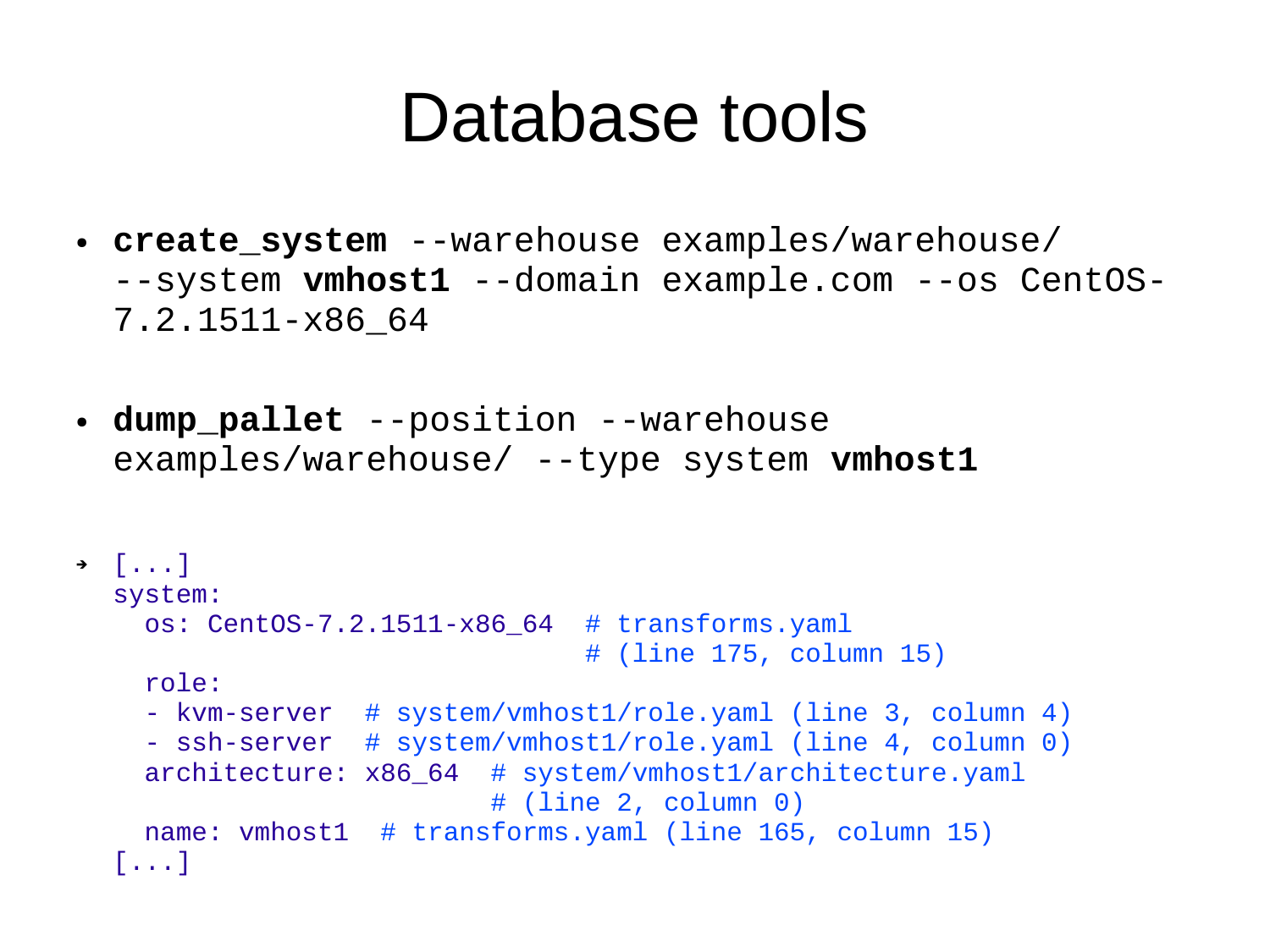## Data export tools

**palletjack2kea** --warehouse examples/warehouse/ --service example-com

```
## Automatically generated by palletjack2kea from
## Repository: /home/creideiki/src/palletjack/
## Branch: refs/heads/master
[...]
     "subnet4": [
       {
         "subnet": "192.168.0.0/24",
         "reservations": [
\overline{\mathcal{L}} "hw-address": "14:18:77:ab:cd:ef",
              "ip-address": "192.168.0.1",
              "hostname": "vmhost1.example.com",
```
[...]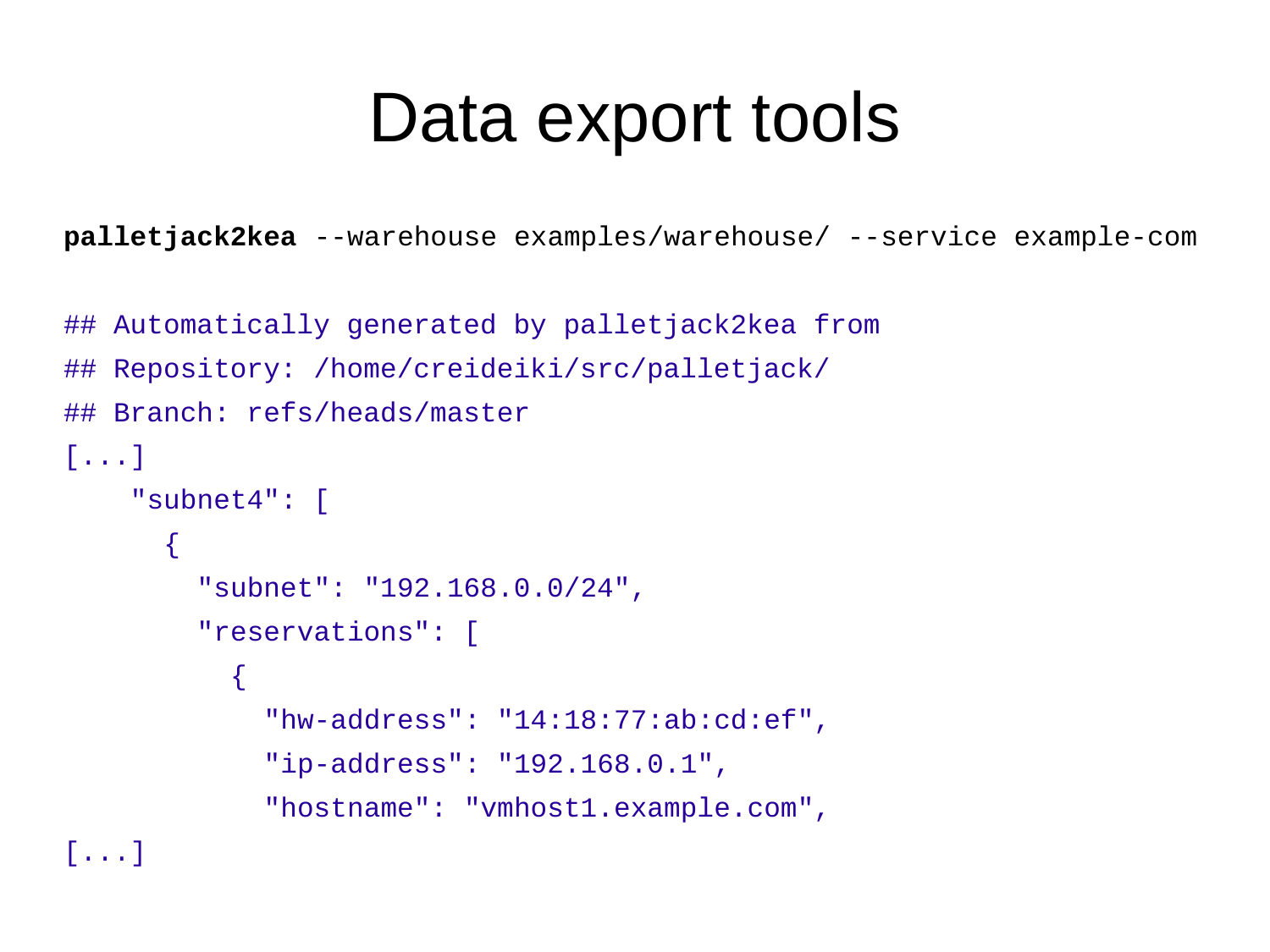# Current integrations

- Configuration management: Salt
- System installation: PXELINUX and Kickstart
- DHCP server: Kea
- Authoritative DNS: Knot
- Recursing DNS: Unbound
- (Directory service: FreeIPA)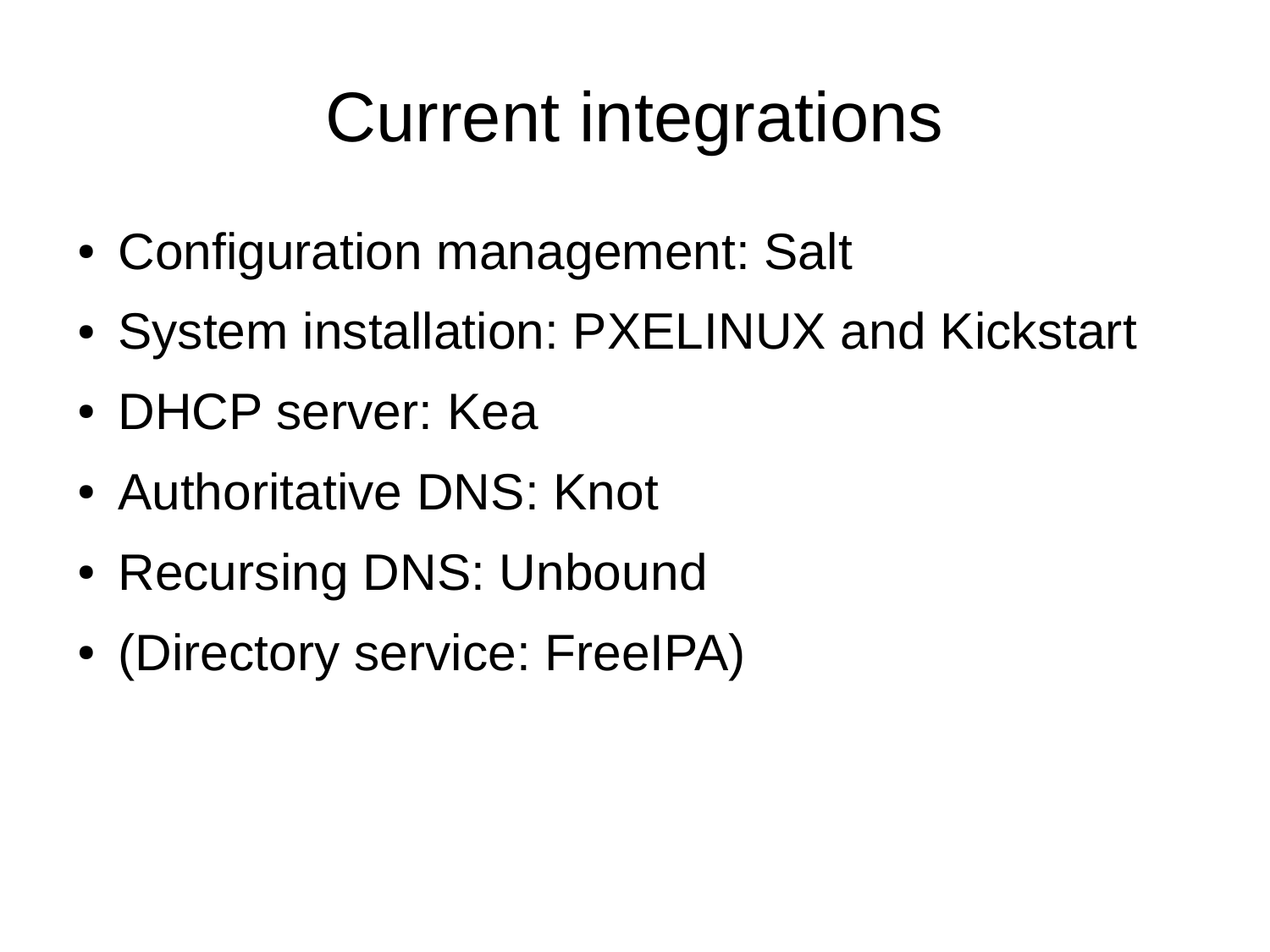## API

- > require 'palletjack'
- > jack = PalletJack.load('examples/warehouse')
- > vmhost1 = jack.fetch(kind:'system', name: 'vmhost1')
- > vmhost1['system.role']
- ➔["kvm-server", "ssh-server"]
- > jack.each(kind:'system') { |s| puts s['system.name'] }
- → vmhost1
- **→ testvm**